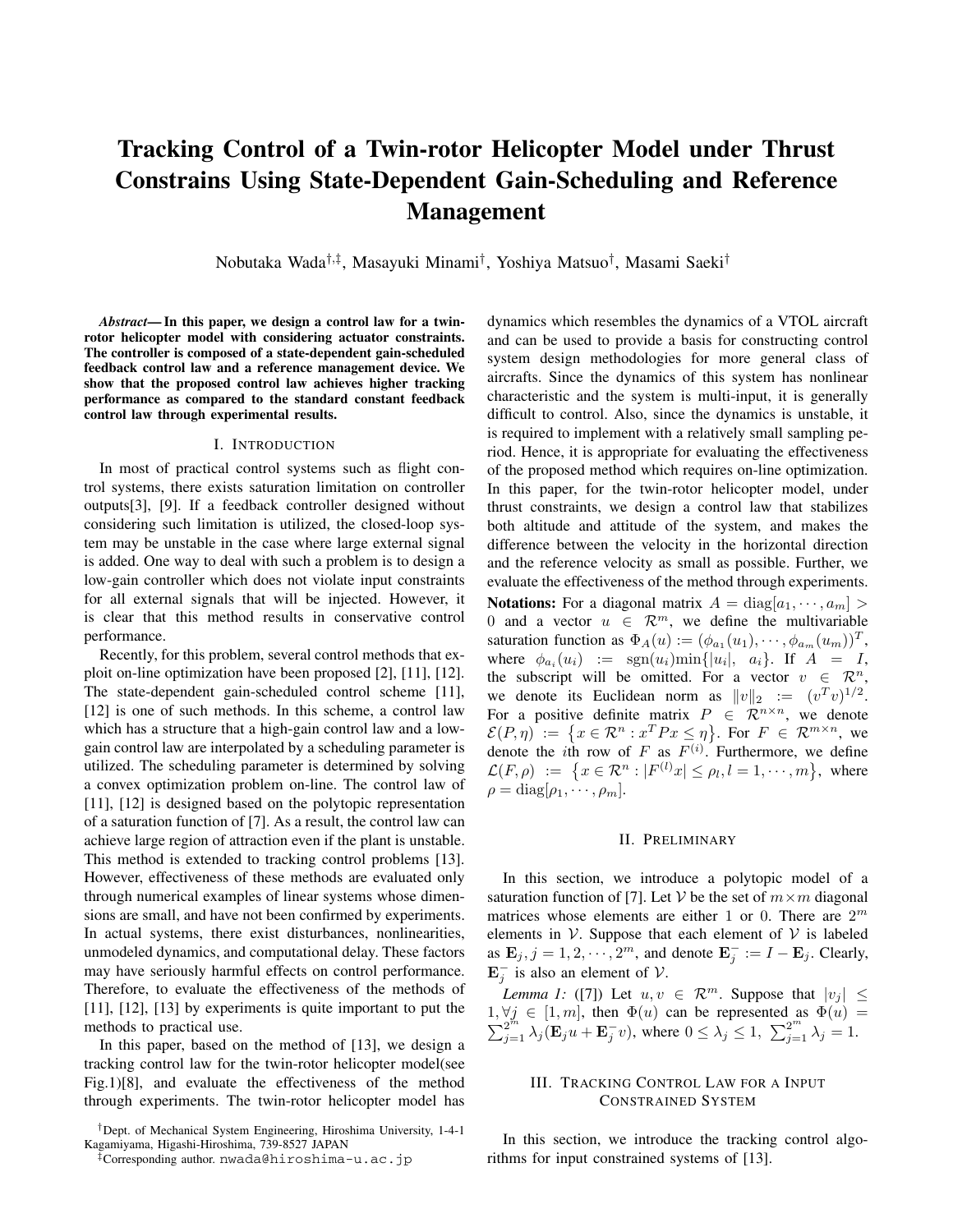

Fig. 1. Twin-rotor helicopter model

#### *A. Problem Formulation*

Let us consider the system described by

$$
x(t+1) = Ax(t) + B\Phi(u(t)) + E w(t)
$$
 (1)

$$
z(t) = Cx(t) + D\Phi(u(t)) + D_w w(t) \qquad (2)
$$

where  $x \in \mathcal{R}^n, u \in \mathcal{R}^m, w \in \mathcal{R}^p, z \in \mathcal{R}^q, w(t)$  represents a reference signal.  $z(t)$  represents a tracking error.

In Section III-B, we first consider the following problem. *Problem 1:* Consider the system (1) and (2). Suppose that  $w(t)$  is generated by

$$
r(t+1) = Sr(t) \tag{3}
$$

$$
w(t) = r(t) \tag{4}
$$

Further, we assume that the system (3) is neutrally stable and  $||r(t)||_2 \leq r_{\text{max}}$ ,  $\forall t \geq 0$ . Design a feedback control law

$$
u(t) = F(t)x(t) + M(t)w(t)
$$
\n(5)

that achieves fast convergence of the signal  $z(t)$  and large region of attraction.

In Section III-B, we show a state-dependent gainscheduled feedback control law that achieves the control objectives of Problem 1. Then, in Section III-C, we extend the results of Section III-B to the case where  $r(t)$  is an arbitrary time-varying signal.

## *B. Tracking Control for a Reference Signal Generated by an Exo-system*

We initially introduce the following theorem.

*Theorem 1:* Consider the system  $(1)$ – $(4)$ . We suppose that there exist matrices  $\Pi \in \mathcal{R}^{n \times p}, \Gamma \in \mathcal{R}^{m \times p}$  that satisfy

$$
\Pi S = A\Pi + B\Gamma + E \tag{6}
$$

$$
0 = C\Pi + D\Gamma + D_w \tag{7}
$$

Further, we suppose that  $\max_{t>0} |\Gamma^{(l)}r(t)| < 1, \forall l \in [1, m].$ For given positive scalars  $\eta$ ,  $\gamma_0$ ,  $\gamma_1$  such that  $\gamma_0 < \gamma_1$ and a matrix  $\mathbf{R} > 0$ , assume that there exist matrices

 $Q_i, Y_i, Z_i, (i = 0, 1)$  that satisfy

$$
\begin{bmatrix}\nQ_i & * & * \\
\mathbf{R}^{\frac{1}{2}} Y_i\n\end{bmatrix} + \mathbf{D} (\mathbf{E}_j Y_i + \mathbf{E}_j^- Z_i) \gamma_i I & * \\
AQ_i + B(\mathbf{E}_j Y_i + \mathbf{E}_j^- Z_i) & 0 & Q_i\n\end{bmatrix} > 0
$$
\n
$$
\forall i \in [0, 1], \forall j \in [1, 2^m] \quad (8)
$$
\n
$$
\begin{bmatrix}\nQ_i & * \\
Z_i^{(l)} & \frac{\rho_i^2}{\eta}\n\end{bmatrix} \geq 0, \quad \forall i \in [0, 1], \forall l \in [1, m] \quad (9)
$$

$$
Q_0 < Q_1 \tag{10}
$$

where  $\rho_l := 1 - \max_{t \geq 0} |\Gamma^{(l)} r(t)|$ ,  $\mathbf{D} := [D^T, 0]^T$  and the symbol  $*$  stands for symmetric block in matrix inequalities. Further, for some constant  $\alpha \in [0, 1]$ , we suppose that  $\xi(0) \in$  $\mathcal{E}(P(\alpha), \eta)$  where  $P(\alpha) := Q(\alpha)^{-1}$ ,  $Q(\alpha) := (1 - \alpha)Q_0 +$  $\alpha Q_1$ ,  $\xi := x - \Pi w$ . Then, by applying the feedback control law

$$
u(t) = F(\alpha)x(t) + M(\alpha)w(t)
$$
\n(11)

where  $F(\alpha) = Y(\alpha)Q(\alpha)^{-1}$ ,  $Y(\alpha) := (1 - \alpha)Y_0 + \alpha Y_1$ and  $M(\alpha) = \Gamma - F(\alpha)\Pi$  to the system (1)–(4), the relations  $\xi(t) \in \mathcal{E}(P(\alpha), \eta), \forall t \geq 0$ ,  $\lim_{t \to \infty} z(t) = 0$  and  $J :=$  $\xi(t) \in \mathcal{E}(P(\alpha), \eta), \forall t \geq 0, \lim_{t \to \infty} z(t) = 0 \text{ and } J := \sum_{t=0}^{\infty} ||\mathbf{z}(t)||_2^2 < \gamma(\alpha)\eta$ , where  $\mathbf{z} := [z^T, u_e^T \mathbf{R}^{1/2}]^T$ ,  $u_e :=$  $u - \Gamma w$ ,  $\gamma(\alpha) := (1 - \alpha)\gamma_0 + \alpha\gamma_1$  hold.

*Proof:* See Appendix I.

In this paper, based on Theorem 1, we design a gain  $F(1) = Y_1 Q_1^{-1}$  which makes the region  $\mathcal{E}(P(1), \eta)$  large and a gain  $F(0) = Y_0 Q_0^{-1}$  which achieves fast convergence of the state variable in  $\mathcal{E}(P(0), \eta)$  by suitably choosing the parameters  $\gamma_0, \gamma_1$  and **R**. Then we construct a control law (11) by interpolating the obtained gains.

*Remark 1:* Equations (6) and (7) are the conditions for the output regulation problem is solvable in the case of linear systems (see e.g.,  $[10]$ ).

*Remark 2:* We can impose a penalty on all state variables by replacing the first term of the (2,1) element of eq.(8) with  $[Q_i C^T, Y_i^T \mathbf{R}^{1/2}, Q_i \mathbf{S}^{1/2}]^T$  and **D** with  $\mathbf{D} = [D, 0, 0]^T$ , where  $S = S^T > 0$ . In this case, the cost function becomes  $J = \sum_{t=0}^{\infty} {\{\Vert \mathbf{z}(t) \Vert_2^2 + \xi(t)^T \mathbf{S} \xi(t) \}}.$ 

In this section, we show a gain-scheduling algorithm of the control law (11) which achieves fast convergence of  $z(t)$ .

*Algorithm 1:*

- Step 0: Set  $t = 0$ .
- Step 1: Measure  $x(t)$  and  $w(t)$ .
- Step 2: Solve  $\min_{\alpha \in [0,1]} \alpha$ , s.t.  $\xi(t)^T Q(\alpha)^{-1} \xi(t) \leq \eta$ . Then, set  $\alpha(t) = \alpha$ .
- Step 3: Apply  $u(t) = F(\alpha(t))x(t) + M(\alpha(t))w(t)$  to the plant (1), (2).

Step 4:  $t \leftarrow t + 1$  and go to Step 1.

The optimization problem of Step 2 in Algorithm 1 is an LMI optimization problem (see e.g., [6]). Hence, the problem can be solved by the interior point method. Alternatively, the problem can be solved as a simpler eigenvalue problem as follows. By the Schur complement,  $\xi(t)^T Q(\alpha)^{-1} \xi(t) \leq \eta$  is equivalent to  $Q(\alpha) - \frac{1}{\eta} \xi(t) \xi(t)^T \geq 0$ . Further, This condition can be rewritten as  $\alpha I \ge \mathbf{Q}(\xi(t))$  where  $\mathbf{Q}(\xi(t)) := (Q_1 -$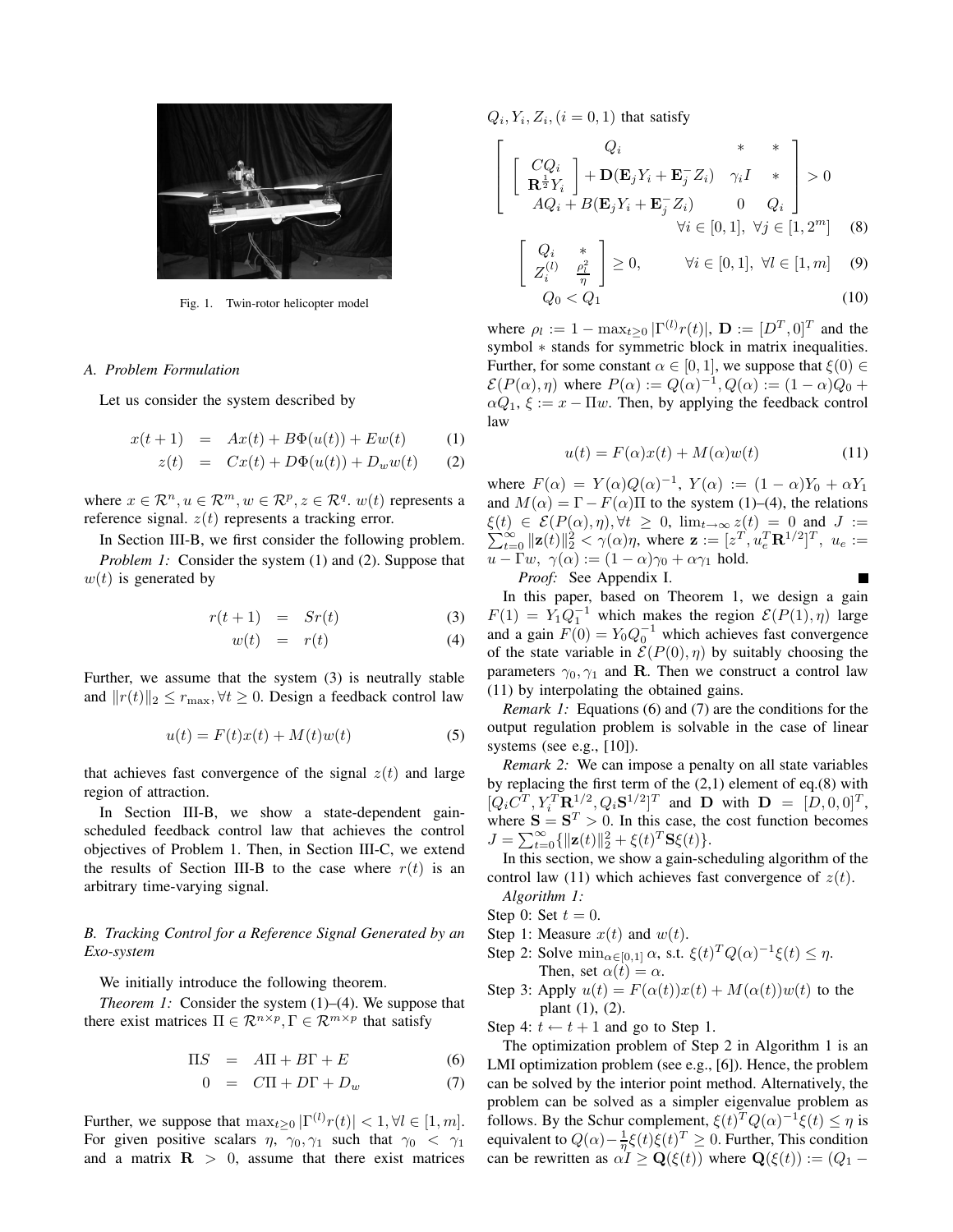

Fig. 2. Feedback System with a Reference Management Device

 $(Q_0)^{-1/2} \left[ \frac{1}{\eta} \xi(t) \xi(t)^T - Q_0 \right] (Q_1 - Q_0)^{-1/2}$ . Hence, with considering  $\alpha \geq 0$ , the solution of the optimization problem of Step 2 can be obtained as  $\alpha = \max[0, \lambda_{\max}(\mathbf{Q}(\xi(t)))]$ .

The following theorem can be stated.

*Theorem 2:* Consider the system (1), (2). Assume that there exist matrices  $\Pi$  and  $\Gamma$  that satisfy (6) and (7). Further, assume that  $\max_{t>0} |\Gamma^{(l)}r(t)| < 1, \forall l \in [1, m]$ . Moreover, for given positive scalars  $\eta$ ,  $\gamma_0$  and  $\gamma_1$ , assume that there exist matrices  $Q_i, Y_i, Z_i$  that satisfy (8)–(10). Moreover, assume that  $\xi(0) \in \mathcal{E}(P(1), \eta)$ . Then by applying Algorithm 1 to the system (1), (2),  $z(t)$  converges to zero as  $t \to \infty$ .

*Proof:* See Appendix II.

## *C. Control Law for Arbitrary Time Varying Reference Signals*

In this section, we extend the method of the previous section to the case where  $r(t)$  is an arbitrary time-varying signal. For example, in human-machine systems [1], [3], [4], [9], the reference signal needs to be considered as an arbitrary time-varying signal. In this case, if Algorithm 1 is carried out with  $w(t) = r(t)$ , both feasibility of the algorithm and closed-loop stability may not be guaranteed. Hence, in this section, we extend the previous control algorithm so that any time-varying reference signal can be applied. In this case, it is difficult to guarantee strict asymptotic convergence of the tracking error. Hence, in this section, we show a control algorithm that makes the tracking error as small as possible at each time and guarantees asymptotic convergence in the case where the reference signal becomes constant after a finite time. In order to guarantee that the error signal converges to zero when the reference signal is constant, we make the following assumption.

*Assumption 1:* For  $S = I$ , there exists a matrix  $\Pi$  that satisfies (6),(7) and  $\Gamma=0$ .

This assumption is satisfied if the plant has an integrator. Further, we make the following assumption.

*Assumption 2:* For a matrix  $\mathbf{R} > 0$  and positive scalars  $\eta$ ,  $\gamma_0$ ,  $\gamma_1$ , where  $\gamma_0 < \gamma_1$ , there exist  $Q_i$ ,  $Y_i$ ,  $Z_i$  that satisfy  $(8)–(10)$ .

We assume that the control law  $(11)$  has been designed by using the matrices that satisfy the above assumptions.

In this section, we assume that  $r(t) \in \mathcal{R}^p$  is an arbitrary time-varying signal. If we simply set  $w(t) = r(t)$  and apply Algorithm 1 to the system, feasibility of the algorithm and stability of the closed-loop system may not be guaranteed. To avoid such a situation, we introduce a reference management mechanism that computes a modified reference signal  $w(t)$ from the signal  $r(t)$  (see Fig.2). In the following, we show

a control algorithm that includes the reference management and the state-dependent gain-scheduling.

*Algorithm 2:*

Step 0: Set  $t = 0$  and  $\alpha(-1) = 1$ .

- Step 1: Measure  $x(t)$  and  $r(t)$ .
- Step 2: If  $x(t) \prod r(t) \in \mathcal{E}(P(\alpha(t-1)), \eta)$ , then set  $w(t) = r(t)$  and go to Step 4. Otherwise, go to Step 3.
- Step 3: Solve  $\min_{\tilde{w} \in \mathcal{R}^p} ||r(t) \tilde{w}||_2^2$ , s.t.  $[x(t) - \Pi \tilde{w}]^T Q (\alpha(t-1))^{-1} [x(t) - \Pi \tilde{w}] \leq \eta.$ Then, set  $\alpha(t) = \alpha(t-1)$ ,  $w(t) = \tilde{w}$  and go to Step 5.
- Step 4: Solve  $\min_{\alpha \in [0,1]} \alpha$ , s.t.  $\xi(t)^T Q(\alpha)^{-1} \xi(t) \leq \eta$ . Then, set  $\alpha(t) = \alpha$ .
- Step 5: Apply  $u(t) = F(\alpha(t))x(t) + M(\alpha(t))w(t)$  to the plant (1), (2).

Step 6:  $t \leftarrow t + 1$  and go to Step 1.

In the above algorithm, Step2 and Step 3 represent the reference management mechanism that compute the modified reference signal  $w(t)$  from the original reference signal  $r(t)$ .

*Remark 3:* The optimization problem of Step 3 in Algorithm 2 is a quadratic optimization problem with respect to  $\tilde{w}$ . Hence, this problem can be easily solved.

*Theorem 3:* Consider the system (1), (2). Assume that there exists  $\tilde{w} \in \mathcal{R}^p$  that satisfies  $x(0) - \Pi \tilde{w} \in \mathcal{E}(P(1), \eta)$ . Then by applying Algorithm 2 to the system (1), (2), feasibility of the algorithm is guaranteed for all times. Moreover, if  $r(t)=\bar{r}, \forall t \geq T_r$ ,  $\lim_{t\to\infty} w(t)=\bar{r}$  and  $\lim_{t\to\infty} z(t)=0$ hold.

*Proof:* See Appendix III.

## IV. TRACKING CONTROL OF A TWIN-ROTOR HELICOPTER MODEL

In this section, based on the method of the previous section, we design a tracking controller for the twin-rotor helicopter model, and verify the effectiveness of the method by experiments. In Section IV-A, we show the equation of motion of the twin-rotor helicopter model. Then, in Section IV-B, we design a tracking controller. In Section IV-C, we show the experimental results.

#### *A. Mathematical Model*

The equation of motion of the system shown in Figs.3–4 is described by

$$
\dot{x} = \mathsf{F}(x) + \mathsf{G}(x)\tilde{\mathsf{u}} \tag{12}
$$
\n
$$
\tilde{z} = \mathsf{F}(x) \tag{13}
$$

$$
\tilde{\mathbf{u}} = \Xi_1(x)\mathbf{u} - \mathbf{g} \tag{13}
$$

$$
\mathbf{u} = \Xi_2 \tilde{f} \tag{14}
$$

where  $x := [v_x, y_1, y_2, \theta_1, \theta_2]^T$ ,  $g := [\frac{Mg}{L_2} \cos y_1, 0]^T$ ,  $\tilde{u}$ ,  $u, \tilde{f} \in \mathcal{R}^2$  and

$$
\mathsf{F}(x) := \begin{bmatrix} \frac{L_1}{L_2} Mg \tan \theta_1 \cos \mathsf{y}_1 \\ \mathsf{y}_2 \\ 0 \\ \theta_2 \\ -\sin \theta_1 \cos \theta_1 (\mathsf{v}_x^2 - y_2^2) \end{bmatrix}, \mathsf{G}(x) := \begin{bmatrix} L_1 \tan \theta_1 & 0 \\ 0 & 0 \\ L_2 & 0 \\ 0 & 0 \\ 0 & L_3 \end{bmatrix}
$$

$$
\Xi_1(x) := \begin{bmatrix} \cos \theta_1 & 0 \\ 0 & 1 \end{bmatrix}, \ \Xi_2 := \begin{bmatrix} 1 & 1 \\ l_r & -l_r \end{bmatrix}
$$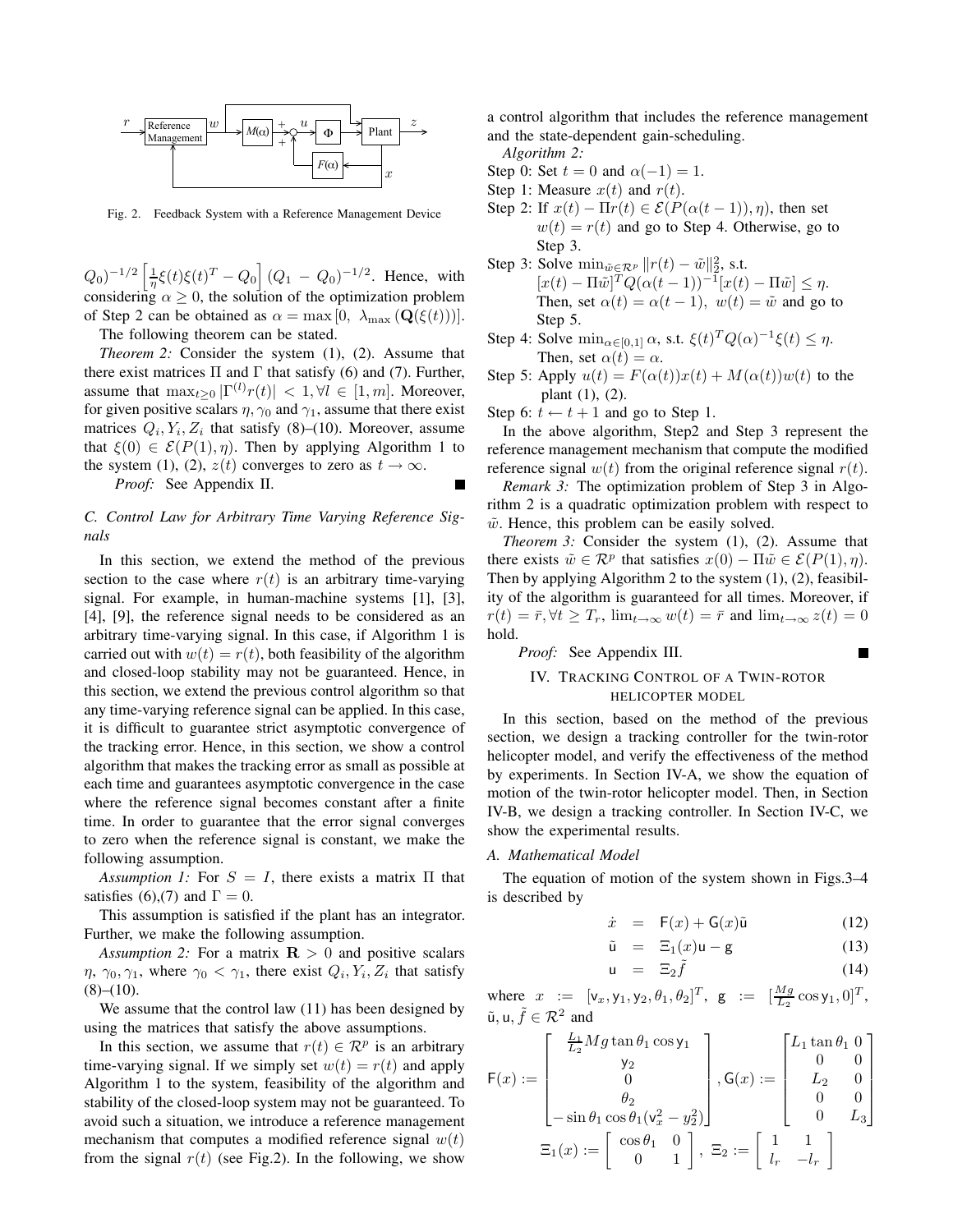

Fig. 3. Experimental apparatus of the twin-rotor helicopter system



Fig. 4. Actuator Part

 $x_1$ [rad] denotes the angle of the actuator part in the horizontal direction,  $v_x(:= \dot{x}_1)[rad/s]$  denotes the velocity in the horizontal direction,  $y_1$ [rad] denotes the angle in the vertical direction,  $\theta_1$ [rad] is the pitch angle, u<sub>1</sub>[N] is the lift force,  $u_2[N]$  is the rotary force (see Fig.4).  $f[N]$  denotes the thrust generated by the rotors, and is given by

$$
\tilde{f} = a\tilde{u}_v \tag{15}
$$

where  $\tilde{u}_v[V]$  is the input signal to the motor driver and  $a = \text{diag}[a_1, a_2]$  is the conversion factor. The signal  $\tilde{u}_v$  is computed by

$$
\tilde{\mathbf{u}}_v = \Phi_{v_{\text{max}}I}(\mathbf{u}_v) \tag{16}
$$

where  $u_v[V]$  is the control signal,  $v_{\text{max}}$  is the maximum value of  $\tilde{u}_v$ . The parameters of the experimental apparatus are  $L_1 = 2.6553 \text{kg}^{-1} \text{m}^{-1}$ ,  $L_2 = 2.7018 \text{kg}^{-1} \text{m}^{-1}$ ,  $L_3 = 179.0718 \text{kg}^{-1}\text{m}^{-2}$ ,  $M = 0.4739 \text{m}^{-1}$ ,  $\bar{m} = 0.158 \text{kg}$ ,  $l_r$  =0.188m,  $v_{\text{max}}$  = 5.5V,  $a_1$  = 0.2729N/V,  $a_2$  = 0.2846N/V.

Note that, in the above mathematical model, the friction force of the rotation part and the air resistance are omitted.

#### *B. Controller Design*

In this section, for the mathematical model derived in the previous section, we design a controller that stabilizes in y and  $\theta$  directions, and makes the difference between the reference signal r and  $v_x$  as small as possible. In the following, firstly, we show a method of reducing the controlled system  $(12)$ – $(16)$  to the standard form  $(1)$ , $(2)$ . Then, we design a controller based on the method of the previous section.

We linearize (12) at  $x = 0$ , and discretize the linearized dynamics with the sampling period  $T = 5$ ms, and obtain

$$
x(t+1) = A_d x(t) + B_d \tilde{u}(t)
$$
 (17)



Fig. 5. Equivalent Transformation



Fig. 6. Nonlinear element Ψ(*·*)

where  $A_d := \exp(A_c T)$ ,  $B_d := \int_0^T \exp(A_c \tau) d\tau B_c$  and  $A_c := \partial \mathsf{F}/\partial x|_{x=0}, B_c := \mathbf{G}(0)$ . We define  $\mathsf{u}_v$  as

$$
\mathsf{u}_v := a^{-1} \left( \hat{f} + \Xi(x)^{-1} \mathsf{g} \right) \tag{18}
$$

$$
\hat{f} := \Phi_{f_{\max}I}(f) \tag{19}
$$

where  $\Xi(x) := \Xi_1(x)\Xi_2$ ,  $f_{\text{max}} := \min[f_{\text{max},1}, f_{\text{max},2}]$ ,  $f_{\text{max},i} := a_i \left[ v_{\text{max}} - Mg/(2a_i L_2 \cos \theta_{\text{max}}) \right]$  and  $f \in \mathcal{R}^2$ .  $\theta_{\text{max}}$  is the maximum value of  $|\theta|$ , f is the desired thrust of the rotor. We make the following assumption.

*Assumption 3:* For  $v_{\text{max}}$  and  $\theta_{\text{max}}$ , the relation  $Mg/(2a_iL_2\cos\theta_{\text{max}}) \le v_{\text{max}}$  holds.

The above assumption guarantees that the rotors of the twin-rotor system have enough capacity for flying. We set  $\theta_{1\text{max}} = 0.578$  rad. In this case, the following relation holds.

$$
\tilde{\mathbf{u}} = \Xi(x)\hat{f} \tag{20}
$$

In the following, we explain about this. We define  $u_0 :=$  $\tilde{u}_{v} - a^{-1} \Xi(x)^{-1} g$ ,  $u_{I} := a^{-1} \hat{f}$ ,  $\Psi(u_{I}) := \Phi_{V_{\text{max}} I}(u_{I} +$  $a^{-1}\Xi(x)^{-1}g$ ) $-a^{-1}\Xi(x)^{-1}g$ . Then, the input/output relationship between f and  $\tilde{u}$  (which is described by eqs.(13)–(16),  $(18)$ – $(19)$ ) can be rewritten as

$$
\tilde{\mathbf{u}} = \Xi(x) a \mathbf{u}_o, \ \mathbf{u}_o = \Psi(\mathbf{u}_I) \tag{21}
$$

 $u_I$  :=  $a^{-1}\hat{f}$  and eq.(19) (see. Fig. 5). On the other hand from the relation  $a^{-1}\Xi(r)^{-1}\sigma$  = other hand, from the relation  $a^{-1}\Xi(x)^{-1}g$  $a^{-1}Mg\cos{\frac{y_1}{2L_2}\cos\theta_1}[1,1]^T$  and Assumption the nonlinear element  $\Psi(\mathsf{u}_I)$  becomes the asymmetric saturation nonlinearity as shown in Fig.6. Therefore, when we use  $f_{\text{max}}$  defined above, the signal  $u_I$  always remains in the linear region of  $\Psi(\mathsf{u}_I)$ . As a result, since the relation  $u<sub>o</sub> = u<sub>I</sub>$  holds, we can conclude that eq.(20) holds. Eq.(19) can be rewritten as

$$
\hat{f} = f_{\text{max}} \tilde{u}, \ \tilde{u} = \Phi(u), \ u = f_{\text{max}}^{-1} f
$$
 (22)

From the above discussion, we choose the coefficient matrices of (1) as  $A = A_d$ ,  $B = B_d \Xi(0) f_{\text{max}}$ ,  $E = 0$ . Further, since we consider the tracking control problem of  $v_x$ , we choose  $z := w - y$ ,  $y := v_x$ . For this system, we apply the design method of Section III-A. The solutions of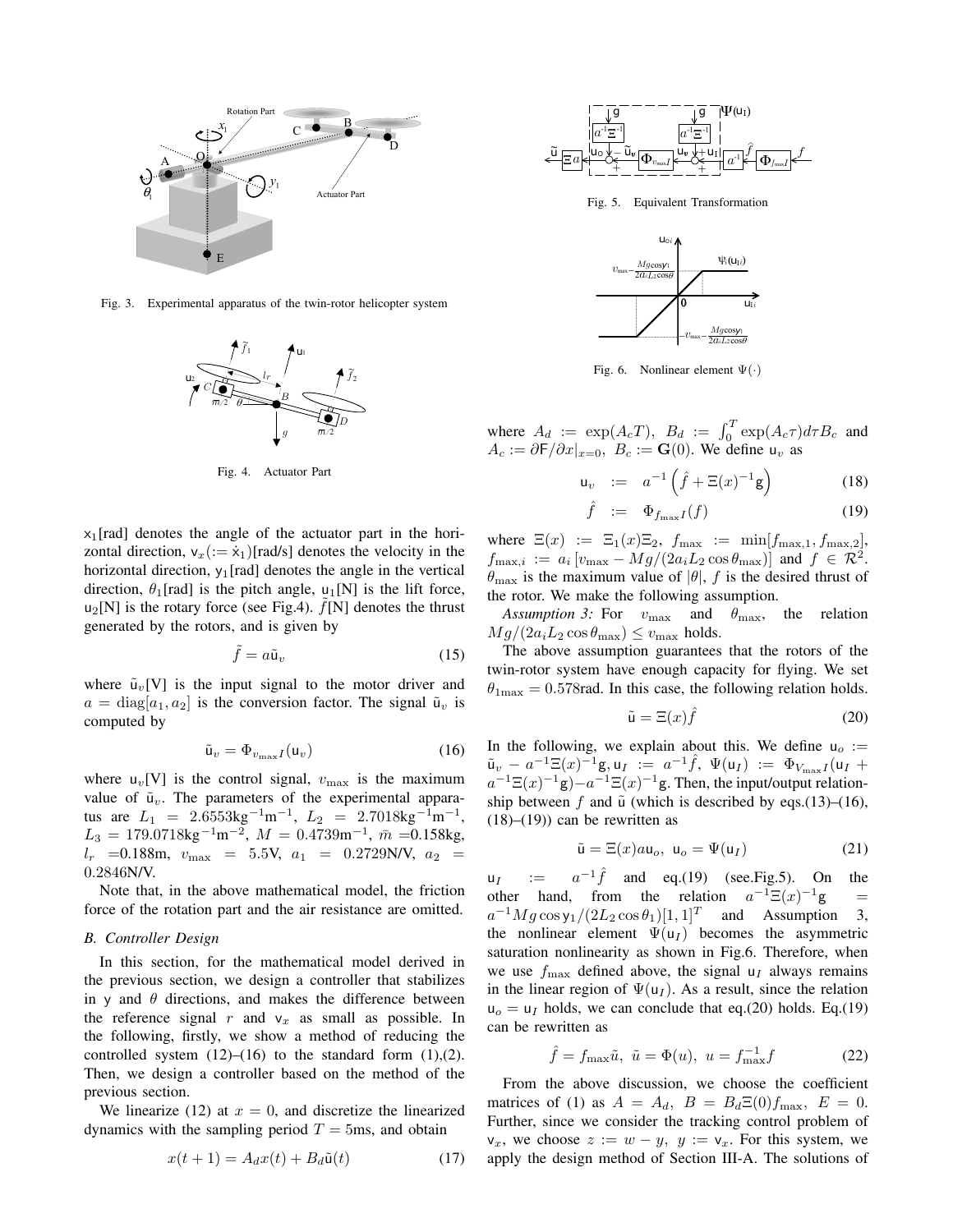

Fig. 7. r:dash-dot, w:dashed, y:solid (gain-scheduled FB)



Fig. 8. u*v*1:solid, u*v*2:dashed (gain-scheduled FB)



Fig. 9. Scheduling parameter  $\alpha$ 

eqs.(6), (7) are  $\Pi = [1, 0, 0, 0, 0]^T$  and  $\Gamma = [0, 0]^T$ . We obtain the matrices that satisfy the LMI conditions (8)– (10) with  $\gamma_0 = 16, \gamma_1 = 260, \mathbf{R} = 0.1I, \eta = 1, \mathbf{S} =$  $diag[0.01, 1.5, 0.1, 1, 0.1]$  numerically. We utilize the extended cost function in Remark 2. The control algorithm is implemented in the digital computer (Intel Core2 3GHz, 2GB RAM) by using Matlab/xPC Target.

*Remark 4:* Note that the actual control signal  $u_v$  is computed from (18), (19) and the third equation of (22).

#### *C. Experimental Results*

Figs.7–9 show the experimental results in the case where Algorithm 2 is carried out. The reference signal is  $r(t) =$ 2rad/s,  $\forall t > 3$ s. It can be seen that the modified reference signal  $w(t)$  is generated just after the step reference signal is added. This implies that, if Algorithm 1 is utilized, the algorithm becomes infeasible at  $t = 3s$ . From Fig.7, it can be seen that  $y(t)$  tracks  $r(t)$ , although the relatively small steady state error occurs. This steady state error may occur due to the friction force of the rotation part and the air resistance which are disregarded at the controller design. Figs.10–11 show the results in the case where the constant low gain feedback  $u(t) = F(1)x(t) + M(1)w(t)$  is utilized (namely, in the case where Algorithm 2 is performed with  $\alpha = 1$ ). In this case, the larger tracking error occurs as compared with the case of the gain-scheduled feedback.



Fig. 10. r:dash-dot, w:dashed, y:solid (constant low-gain FB)



Fig. 11. u*v*1:solid, u*v*2:dashed (constant low-gain FB)

#### V. CONCLUSIONS

In this paper, we have designed a tracking control law for the twin-rotor helicopter model based on the method of [13]. We have explained the input transformation to reduce the dynamics of the system to the standard form. Further, we have implemented the control algorithm in the digital computer, and evaluated the effectiveness of the method by experiments. As a result, we have confirmed that the proposed control algorithm can be applied to this class of a mechanical system even if the modeling error and computational delay exist. Further, we have confirmed that the gain-scheduled control law can achieve higher tracking control performance as compared with the constant low-gain feedback.

#### **REFERENCES**

- [1] J. Åkesson and K.J. Åström: "Manual control and stabilization of an inverted pendulum," Proc. IFAC World Congress, 2005.
- [2] F.Allgöwer and A.Zhen(Eds.): "Nonlinear Model Predictive Control," Birkhäuser, 2000.
- [3] C.Barbu, R.Reginatto, A.R.Teel and L.Zaccarian: "Anti-windup design for manual flight control," Proc. American Control Conference, pp.3186-3190, 1999.
- [4] A. Bemporad: "Predictive Control of Teleoperated Constrained Systems with Unbounded Communication Delays," *Proc. IEEE Conf. Decision & Control*, pp.2133-2138, 1998.
- [5] D.S.Bernstein and A.N.Michel: "A chronological bibliography on saturating actuators," International Journal of Robust and Nonlinear control, vol.5, pp.375-380, 1995.
- [6] S.Boyd, L.E.Ghaoui, E.Feron and V.Balakrishnan: "Linear Matrix Inequalities in System and Control Theory," SIAM (1994)
- [7] T.Hu and Z.Lin: "*Control Systems with Actuator Saturation: Analysis and Design*," Springer, 2001.
- [8] J.Imura, K.Ieki, M.Saeki and Y.Wada: "Experiments of twin-rotor helicopter model using exact linearization via dynamic state feedback," Trans. of the Japan Society of Mechanical Engineers, vol.66. no.648(C), pp.160-167 2000.
- [9] M.Pachter and R.B.Miller: "Manual Flight Control with Saturating Actuators," IEEE Control Systems, February, 1998.
- [10] A.Saberi, A.A.Stoorvogel and P.Sannuti: "Control of Linear Systems with Regulation and Input Constraints," Springer, 2000.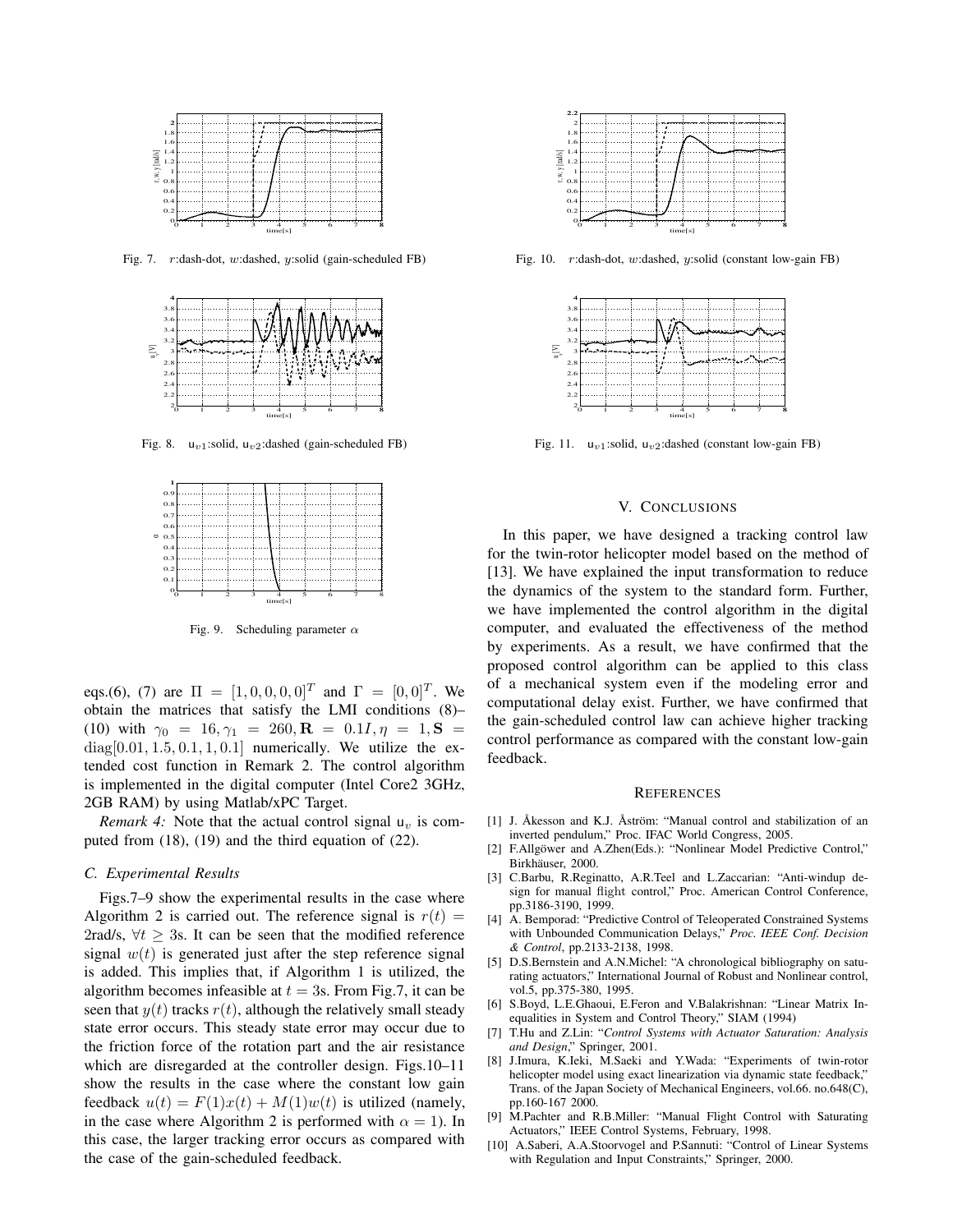- [11] N.Wada and M.Saeki: "An LMI Based Scheduling Algorithm for Constrained Stabilization Problems," Systems & Control Letters, vol.57, pp.255-261, 2008.
- [12] N.Wada and M.Saeki: "A Scheduling Algorithm for Constrained Control Systems: An Approach Based on a Parameter Dependent Lyapunov Function," Proc. American Control Conference, pp.5200-5205, 2007.
- [13] N.Wada and M.Saeki: "Tracking Control with Saturating Actuators: A Method Based on State-Dependent Gain-Scheduling and Reference Management," to appear in Proc. 17th IFAC World Congress, 2008.

#### APPENDIX I PROOF OF THEOREM 1

## From  $(1)$ ,  $(3)$ ,  $(4)$ ,  $(6)$ ,  $(11)$ , we obtain

 $\mathbf{f}$  + 1)  $\mathbf{f}(\mathbf{t})$  +  $\mathbf{D} \mathbf{F}(\mathbf{E}(\mathbf{t}))$ 

$$
\xi(t+1) = A\xi(t) + B\Psi(F(\alpha)\xi(t))\tag{23}
$$

where  $\Psi(F(\alpha)\xi) := \Phi(F(\alpha)\xi + \Gamma w) - \Gamma w$ . In the following, we first show that if  $\xi \in \mathcal{L}(H(\alpha), \rho)$  and  $\max_{t\geq 0} |\Gamma^{(l)} r(t)| \leq 1, \forall l \in [1, m]$ ,  $\Psi(F(\alpha)\xi)$  can be represented as  $\Psi(F(\alpha)\xi) = \sum_{j=1}^{2^m} \lambda_j {\mathbf{E}_j} F(\alpha) +$  $\mathbf{E}_{j}^{-}H(\alpha)\}$ ξ, where  $H(\alpha) := Z(\alpha)Q(\alpha)^{-1}$ ,  $Z(\alpha) :=$  $(1 - \alpha)Z_0 + \alpha Z_1$  and  $\rho := \text{diag}[\rho_1, \cdots, \rho_m]$ . If  $\xi \in$  $\mathcal{L}(H(\alpha), \rho)$  and  $\max_{t \geq 0} |\Gamma^{(l)}r(t)| < 1, \forall l \in [1, m]$ , then  $|H(\alpha)^{(l)}\xi + \Gamma^{(l)}w| \leq 1, \forall l \in [1,m].$  Hence, in this case, the relation  $\Phi(F(\alpha)\xi + \Gamma w) = \sum_{j=1}^{n} \lambda_j \{ \mathbf{E}_j(F(\alpha)\xi + \Gamma w) \}$  $\Gamma(w) + \mathbf{E}_{j}^{-}(H(\alpha)\xi + \Gamma w)$ } holds (see Lemma 1 in Appendix). Therefore, we can show that  $\Psi(F(\alpha)\xi)$  =  $\sum_{j=1}^{2^m} \lambda_j {\mathbf{E}_j F(\alpha) + \mathbf{E}_j^{-} H(\alpha)}$ ξ. By using this relation, if  $\xi(t) \in \mathcal{L}(H(\alpha), \rho)$  and  $\max_{t>0} |\Gamma^{(l)}r(t)| < 1, \ \forall l \in [1, m],$ the close-loop system  $(1)$ ,  $(3)$  and  $(11)$  can be rewritten as

$$
\xi(t+1) = \mathcal{A}(\lambda(t))\xi(t) \tag{24}
$$

where  $\mathcal{A}(\lambda) := \sum_{j=1}^{2^m} \lambda_j \mathcal{A}_j$ ,  $\mathcal{A}_j := A + B\{\mathbf{E}_j F(\alpha) + \alpha_j\}$  $\mathbf{E}_{j}^{-}H(\alpha)$ . On the other hand, from the definition, the signal **z** can be rewritten as

$$
\mathbf{z} = \mathbf{C}x + \mathbf{D}\Phi(u) + \mathbf{D}_{\mathbf{w}}w \tag{25}
$$

where  $\mathbf{C} := [C^T, F(\alpha)^T \mathbf{R}^{\frac{1}{2}}]^T$ ,  $\mathbf{D_w} := [D_w^T, (M(\alpha) (\Gamma)^T \mathbf{R}^{\frac{1}{2}}$  It can be verified that the matrices  $\overline{\Pi}$  and  $\Gamma$  that satisfy (6) and (7) also satisfy

$$
C\Pi + D\Gamma + D_w = 0. \tag{26}
$$

From (25), (26) and (11) if  $\xi(t) \in \mathcal{L}(H(\alpha), \rho)$  and  $\max_{t>0} |\Gamma^{(l)}r(t)| < 1, \ \forall l \in [1,m]$ , the signal  $z(t)$  can be represented as

$$
\mathbf{z}(t) = \mathcal{C}(\lambda(t))\xi(t) \tag{27}
$$

where  $\mathcal{C}(\lambda) := \sum_{j=1}^{2^m} \lambda_j \mathcal{C}_j$ ,  $\mathcal{C}_j := \mathbf{C} + \mathbf{D} \{ \mathbf{E}_j F(\alpha) + \alpha \}$  $\mathbf{E}_{j}^{-}H(\alpha)$ . From (24) and (27), in the  $\xi$ -coordinate system, the feedback system can be regarded as the system without exogenous input. In the following, we prove Theorem 1 based on this representation.

In the following, we first show that the condition (9) implies that  $\mathcal{E}(P(\alpha), \eta) \subseteq \mathcal{L}(H(\alpha), \rho)$ . From (9), we have

$$
\begin{bmatrix}\nQ(\alpha) & * \\
Z(\alpha)^{(l)} & \frac{\rho_l^2}{\eta}\n\end{bmatrix} \ge 0, \ \forall l \in [1, m]
$$
\n(28)

Then, by substituting  $Z(\alpha)^{(l)} = H(\alpha)^{(l)}Q(\alpha)$  for (28) and performing a congruence transformation with block-



Fig. 12. Invariant set

diag[ $Q(\alpha)^{-1}$ , 1] and substituting  $Q(\alpha)^{-1} = P(\alpha)$ , and applying Schur complement, we have

$$
\frac{1}{\rho_l^2} H(\alpha)^{(l)T} H(\alpha)^{(l)} \le \frac{1}{\eta} P(\alpha), \ \forall l \in [1, m] \tag{29}
$$

Equation (29) implies that  $\mathcal{E}(P(\alpha), \eta) \subseteq \mathcal{L}(H(\alpha), \rho)$ .

Then, we show that the relations  $\xi(t) \in \mathcal{E}(P(\alpha), \eta), \forall t \geq 1$ 0 and  $\lim_{t\to\infty} z(t)=0$  and  $J<\gamma(\alpha)\eta$  hold. By carrying out the similar procedures used to derive (28) to (8), and substituting  $Z(\alpha) = H(\alpha)Q(\alpha)$  and  $Y(\alpha) = F(\alpha)Q(\alpha)$ for the resulting inequality, and performing a congruence transformation with block-diag $[Q(\alpha)^{-1}, I, I]$ , and multiplying the resulting inequality by  $\lambda_i(t)$ , and summing them up for  $j = 1, \dots, 2^m$ , we have

$$
\begin{bmatrix}\nP(\alpha) & * & * \\
\mathcal{C}(\lambda(t)) & \gamma(\alpha)I & * \\
\mathcal{A}(\lambda(t)) & 0 & P(\alpha)^{-1}\n\end{bmatrix} > 0
$$
\n(30)

By applying Schur complement to (30), and multiplying the resulting inequality from the left by  $\xi(t)^T$  and from the right by  $\xi(t)$ , and using (24) and (27), we have

$$
V(\xi(t+1)) - V(\xi(t)) < -\frac{1}{\gamma(\alpha)} ||\mathbf{z}(t)||_2^2 \tag{31}
$$

where  $V(\xi) := \xi^T P(\alpha) \xi$ . From (31), we can conclude that if  $\xi(0) \in \mathcal{E}(P(\alpha), \eta)$  then

$$
V(\xi(t)) < V(\xi(0)) \le \eta, \quad \forall t \ge 0 \tag{32}
$$

Equation (32) implies that  $\xi(t) \in \mathcal{E}(P(\alpha), \eta)$ ,  $\forall t \geq 0$ . On the other hand, the nonlinearity  $\Psi(F(\alpha)\xi(t))$  can be represented as  $\Psi(F(\alpha)\xi(t)) = \sum_{j=1}^{2^m} \lambda_j(t) \{\mathbf{E}_j F(\alpha) +$  $\mathbf{E}_j^- H(\alpha) \xi(t)$  if  $\xi(t)$   $\in$   $\mathcal{L}(H(\alpha), \rho)$  and  $\max_{t\geq 0} |\Gamma^{(l)} r(t)|$  < 1,  $\forall l \in [1, m]$ . From (29) and (32), we can state that if the conditions in Theorem 1 hold, the relation  $\xi(t) \in \mathcal{L}(H(\alpha), \rho)$ ,  $\forall t \geq 0$  holds. From (31), since  $\xi(t) \to 0$ ,  $(t \to \infty)$ ,  $z(t) \to 0$ ,  $(t \to \infty)$  holds. Moreover, from (31) and (32),  $\sum_{t=0}^{\infty} ||\mathbf{z}(t)||_2^2 < \gamma(\alpha)\eta$ holds.

#### APPENDIX II PROOF OF THEOREM 2

In the following, we initially show that by applying Algorithm 1  $\alpha(t)$  monotonically decreases until the condition  $\alpha(t) \leq \epsilon$  holds. We assume that at time t the optimization problem of Step 2 in Algorithm 1 is feasible. In this case, it is clear that  $\xi(t) \in \mathcal{E}(P(\alpha(t)), \eta)$  holds. When the control signal  $u(t) = F(\alpha(t))x(t) + M(\alpha(t))w(t)$  is applied to the